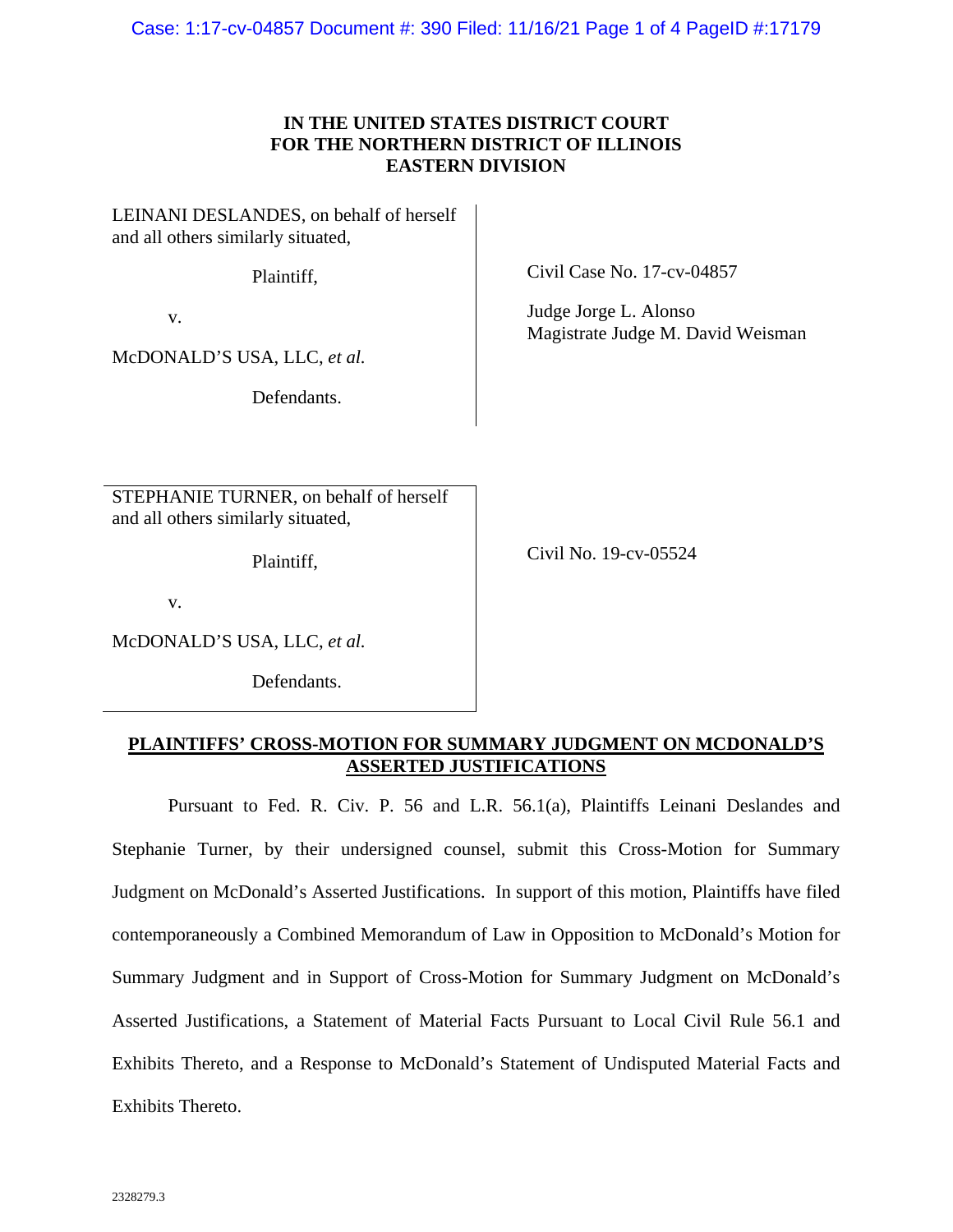WHEREFORE, Plaintiffs respectfully request that the Court enter judgment in favor of

Plaintiffs on McDonald's asserted justifications.

Dated: November 16, 2021 Respectfully submitted,

*/s/ Dean M. Harvey* 

 Dean M. Harvey\* Anne B. Shaver\* Lin Y. Chan\* Yaman Salahi\* **LIEFF CABRASER HEIMANN & BERNSTEIN, LLP**  275 Battery Street, 29th Floor

San Francisco, California 94111-3339 Tel: (415) 956-1000 dharvey@lchb.com ashaver@lchb.com lchan@lchb.com ysalahi@lchb.com

## Jessica A. Moldovan\* **LIEFF CABRASER HEIMANN & BERNSTEIN, LLP**

250 Hudson Street, 8<sup>th</sup> Floor New York, NY 10013 Tel: (212) 355-9500 jmoldovan@lchb.com

 Derek Y. Brandt (#6228895) Leigh M. Perica (#6316856) Connor P. Lemire\* **MCCUNE WRIGHT AREVALO, LLP**  231 North Main Street, Suite 20 Edwardsville, Illinois 62025 Tel: (618) 307-6116 Fax: (618) 307-6161 dyb@mccunewright.com lmp@mccunewright.com cpl@mccunewright.com

 Richard D. McCune\* Michele M. Vercoski\* **MCCUNE WRIGHT AREVALO, LLP**  3281 East Guasti Road, Suite 100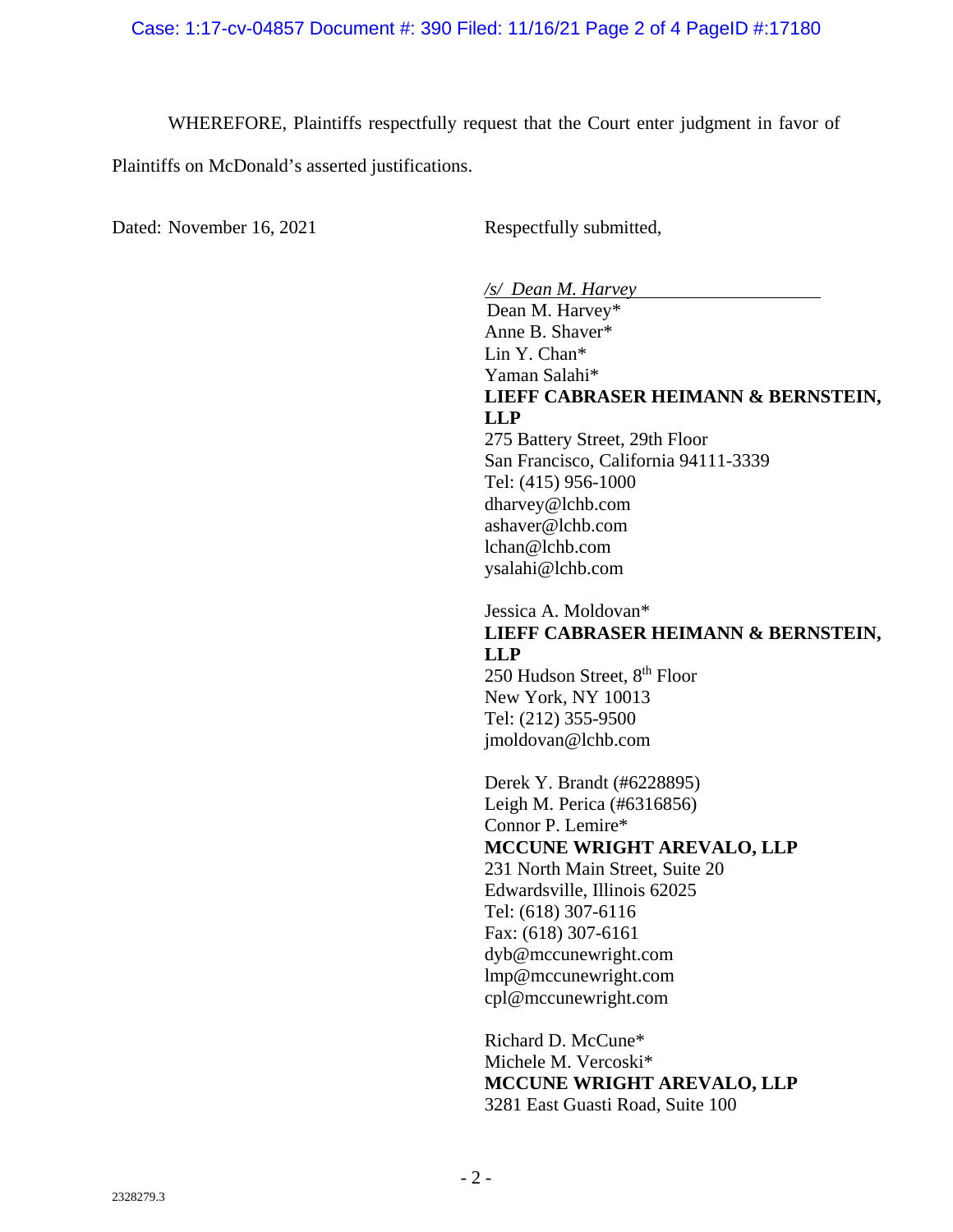Case: 1:17-cv-04857 Document #: 390 Filed: 11/16/21 Page 3 of 4 PageID #:17181

Ontario, California 91761 Tel: (909) 557-1250 rdm@mccunewright.com mmv@mccunewright.com

*Counsel for Individual and Representative Plaintiffs Leinani Deslandes and Stephanie Turner* 

\* Admitted *pro hac vice*